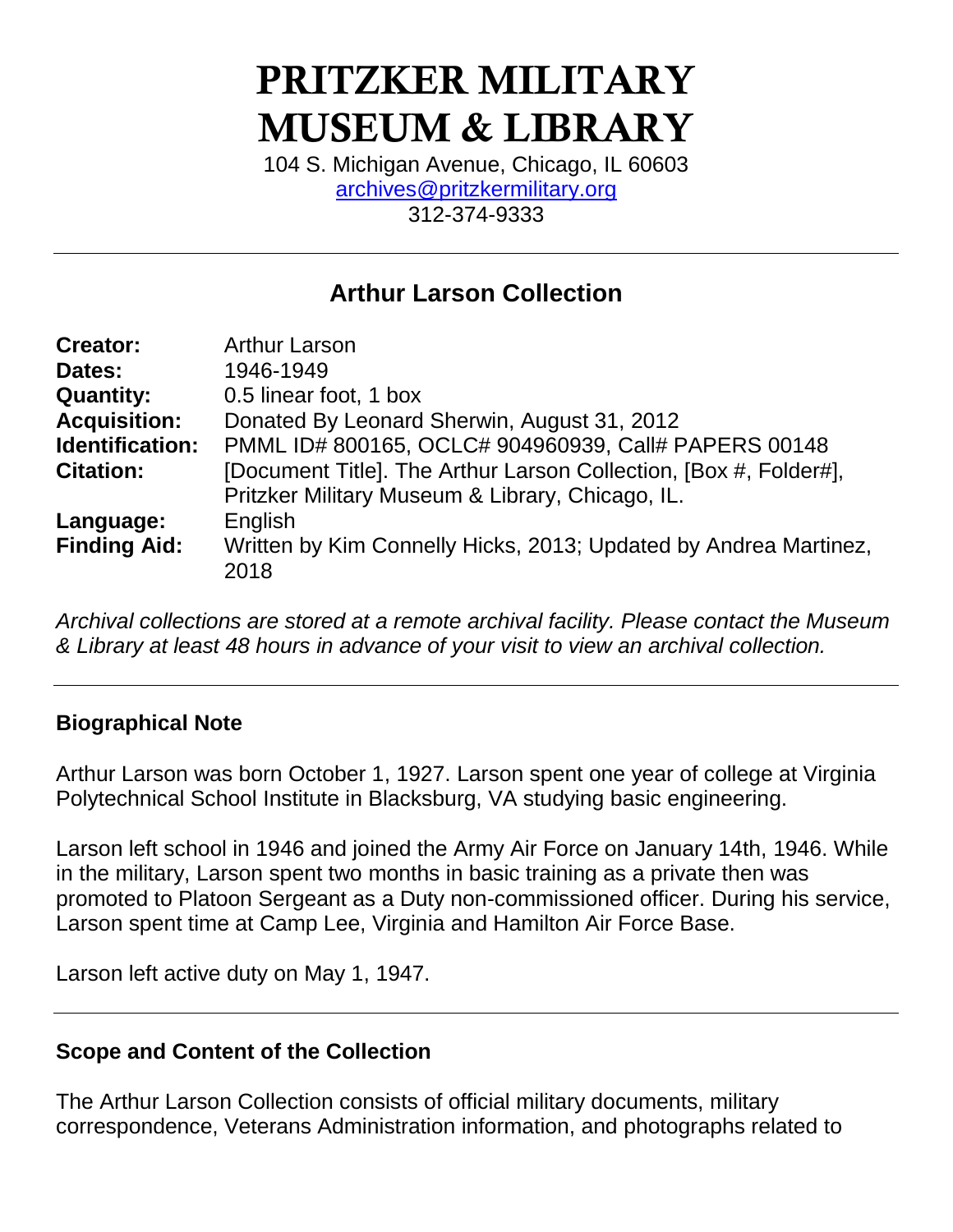Arthur Larson's service in the Army Air Force. The collection spans from 1946-1949. The collection also includes a personal letter and memorabilia.

## **Arrangement**

The collection arrived in discernible order and was arranged in to chronological series by PMML staff. The collection is contained within 1 legal size box with to items separated. The collection is arranged into 3 series, military documents, photographs, and personal papers.

## **Series One: Military Documents, 1946-1948, n.d.**

These documents pertain to Larson's service in the Army Air Force. They include orders, correspondence, and records from the Veterans Administration.

## **Series Two: Photographs, n.d.**

The items present in the photograph series are relevant to Larson's military units. The majority of photos are portraits taken of the Third Platoon, of which Larson was a member. There are also photos taken of an unidentified man, inside military lodging.

## **Series Three: Personal Papers, 1942, 1946, 1949, n.d.**

This series pertains to Larson's civilian life. These items include a personal letter to Larson and memorabilia.

## **Rights**

Copyrights held by Arthur Larson were transferred to the Pritzker Military Museum & Library. All other rights are held by the author or publisher. Users assume responsibility for following copyright laws as established by US Code Title 17.

## **Access**

Researchers must use reproductions of valuable original documents, unless otherwise granted permission by PMML staff.

## **Separations**

**Item ID Description** 800156028 Name Plate: "Platoon Sergenant Sgt A.W. Larson 800156029 Portion of AP Hill Military Reservation, Caroline County, Virginia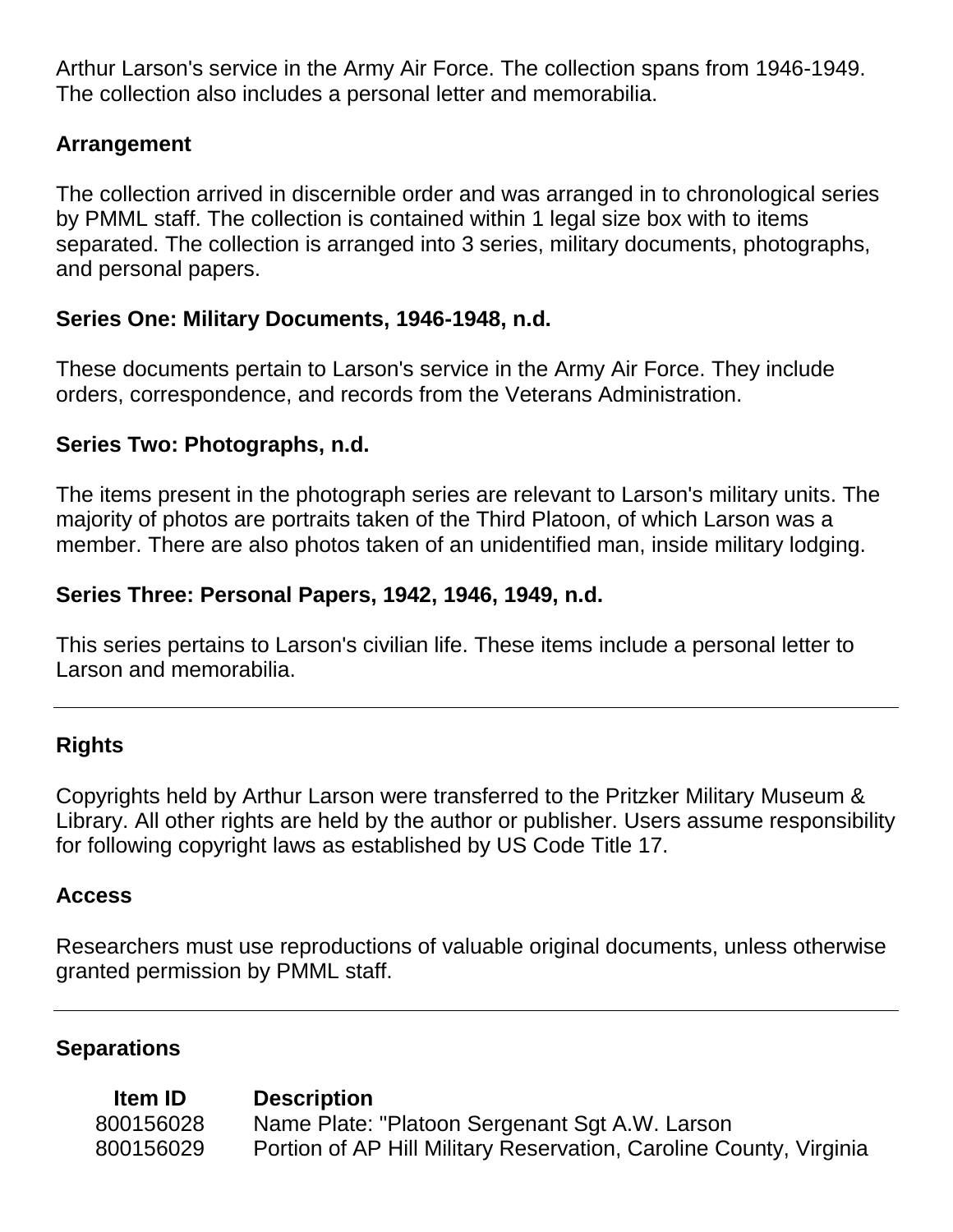## **Key Subjects**

This collection is indexed under the following headings in the Library's online catalog. Researchers interested in materials about related topics, persons, or places should search the catalog using these subject headings

## **Names**

Larson, Arthur W.

## **Subjects**

Air bases, American. Fort Lee (Va.) United States. – Army Air Forces.

## **Container List**

|   | <b>Box Folder</b> | Item ID $#$ | <b>Title</b>                                                      | <b>Dates</b>        |
|---|-------------------|-------------|-------------------------------------------------------------------|---------------------|
|   |                   |             | Series 1: Military Documents, 1946-1948,<br>n.d.                  |                     |
| 1 | 1                 |             | <b>Official Military Documents</b>                                | 1946-<br>1947, n.d. |
|   |                   | 800156001   | Special Orders No 247 Temporary<br><b>Appointment to Sergeant</b> | 12/12/1946          |
|   |                   | 800156002   | Special Orders No 251 Appointed Base Fire<br><b>Marshall</b>      | 12/13/1946          |
|   |                   |             | 800156003 Transfer List No. 217                                   | 1/22/1947           |
|   |                   |             | 800156004 Special Orders No. 75 Leave of Absence                  | 5/1/1947            |
|   |                   |             | 800156005 Separation Qualification Record                         | n.d.                |
|   | $\overline{2}$    |             | <b>Correspondence</b>                                             | 1947, n.d.          |
|   |                   | 800156006   | Correspondence regarding separation<br>detachment                 | 4/17/1947           |
|   |                   | 800156007   | Subject: Mustering out payment, To: Arthur<br>Larson              | 4/17/1947           |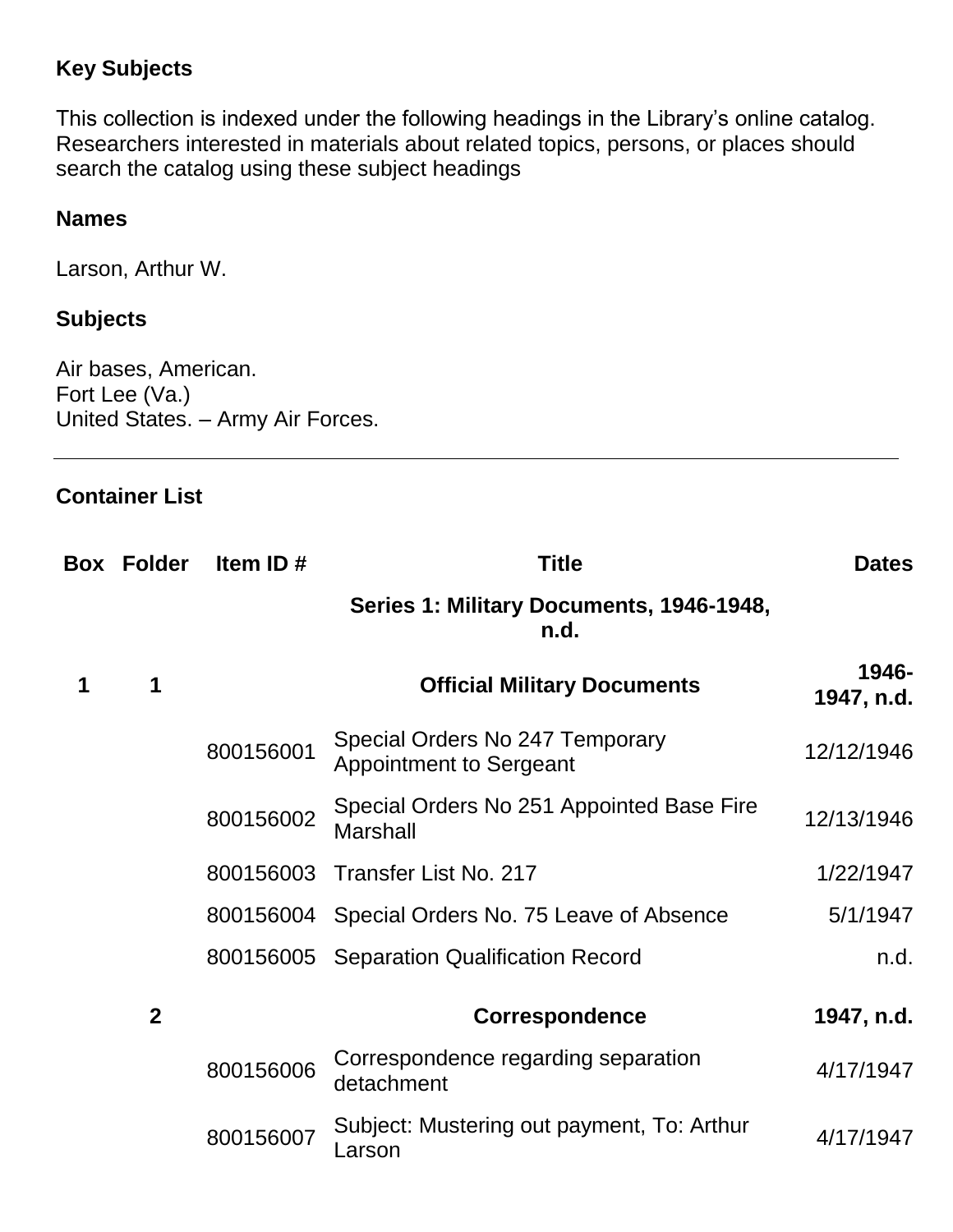|   |           | 800156008 Recognition certificate, From: Harry Truman                              | n.d.       |
|---|-----------|------------------------------------------------------------------------------------|------------|
| 3 |           | <b>Veterans Administration</b>                                                     | 1948, n.d. |
|   | 800156009 | Correspondence and envelope, From:<br><b>Veterans Administration</b>               | 3/9/1948   |
|   | 800156010 | To: Mr. Larson, From: A.R. Thompson,<br><b>Adjudication Officer</b>                | 5/17/1948  |
|   | 800156011 | To: Mr. Larson, From: Patrick J. McFadden,<br><b>Medical Officer</b>               | 5/19/1948  |
|   | 800156012 | To: Arthur W. Larson, From: E.I. Burns,<br><b>Director Insurance Service</b>       | 7/22/1948  |
|   | 800156013 | Envelope Addressed To: Mr. A.W. Larson,<br>From: Fort Monmouth, NJ                 | n.d.       |
|   |           | Series 2: Photographs, n.d.                                                        |            |
| 4 |           | <b>Military Photographs</b>                                                        | n.d.       |
|   |           | 800156014 Unidentified Platoon portrait                                            | n.d.       |
|   | 800156015 | Officers portrait                                                                  | n.d.       |
|   |           | 800156016 Third Platoon portrait                                                   | n.d.       |
|   |           | 800156017 Third Platoon portrait                                                   | n.d.       |
|   |           | 800156018 Third Platoon portrait                                                   | n.d.       |
|   |           | 800156019 Third Platoon portrait                                                   | n.d.       |
|   |           | 800156020 Third Platoon portrait                                                   | n.d.       |
| 5 |           | <b>Personal Photographs</b>                                                        | n.d.       |
|   | 800156021 | Photograph of bottles on windowsill, back "Oh<br>what a night this must have been" | n.d.       |
|   |           | 800156022 Unidentified man sitting on chair                                        | n.d.       |
|   |           | 800156023 Unidentified man lying on bed                                            | n.d.       |